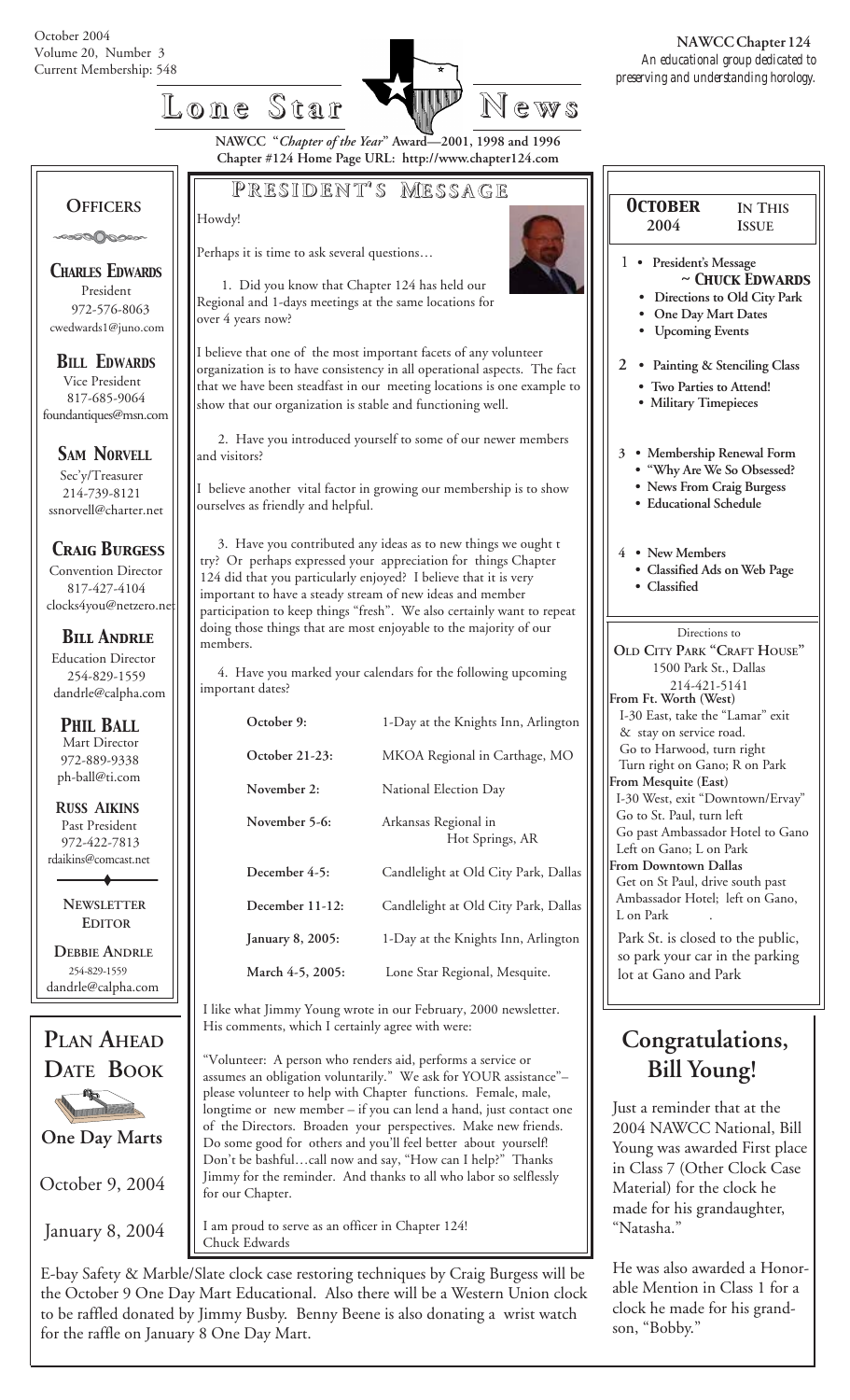## **Painting and Stenciling Class Produced Some Beautiful Works of Art**



John Sparks, Carolyn Hollien, Ron Hollien, Julia Kuhn, Arnold Madnick, Jean Peters, Ray Gearhard





Dial by Ron Hollien



Lady by Jean Peters

Stencil by Carolyn Hollien Thanks to Phil Gregory for teaching another great class!

# **Upcoming Socials** Military Timepieces

Due to renewed interest, social events are becoming a new priority at Chapter 124. The goal is for more people to get to know each other and have a good time. Women and wives are highly encouraged to join in. It is time we got to know everybody!

The Tischlers will be co-hosting an Open House at David Tips' home on October 17th from 3 to 5 PM. David's address is: 7012 Blackwood Dr.; Dallas, TX 75231. He invites everyone to attend.

The second big event is a "KICK THE NEW YEAR OFF RIGHT" with a party from 2 to 4 PM on January 2nd at Richard Cox' newly remodeled home and his clock shop. Richard Cox lives at 2601 Quail Ridge, Irving, TX. Fendley & Cox Clock shop is at 1530 Etain Road, Irving, TX which is across the street.

by Marvin Whitney, FNAWCC

There has always been an argument about what is a fully jeweled watch. Even at the Observatory, we could not agree on this. Some said 17; others 21; and one fellow thought it should be 23. I think the consensus among most horological engineers was that a 17-jewel watch is fully jeweled.

We did an interesting thing at the U.S. Naval Observatory. We took fifty new 21-jeweled Hamiliton Railroad Watches and fifty new Hamilton model 2794( 17- jeweled) comparing watches and put them through the exact same tests, then made a comparison of their rates and recovery. The only difference we found in any watch was 4 hundredths of a second, and that was on one with 21 jewels. The 17 jeweled watches kept just as good time. All watches were made by Hamilton, with the only differences being the number of jewels.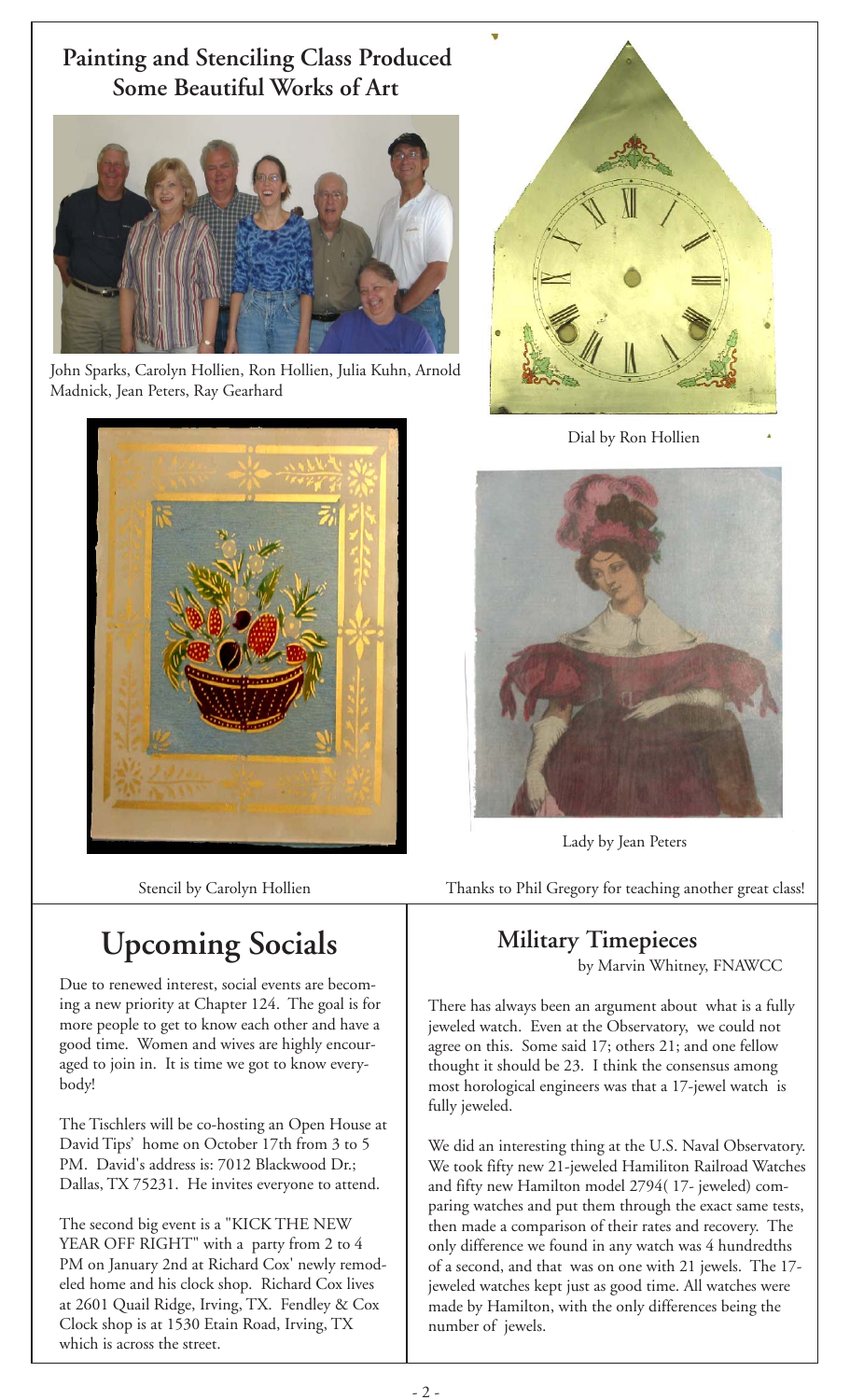| APPLICATION/RENEWAL for LONE STAR CHAPTER 124, NAWCC<br>An educational group dedicated to preserving and understanding horology.                                                |                                                                                                                                                                                                                                               |                                                  |                                                                               |  |  |  |  |  |
|---------------------------------------------------------------------------------------------------------------------------------------------------------------------------------|-----------------------------------------------------------------------------------------------------------------------------------------------------------------------------------------------------------------------------------------------|--------------------------------------------------|-------------------------------------------------------------------------------|--|--|--|--|--|
| Complete & send with applicable check made payable to LONE STAR CHAPTER #124<br>to GENE MEYSENBURG GM1000@PRODIGY.NET, 11028 Creekmere, Dallas TX 75218   □ Renew my membership |                                                                                                                                                                                                                                               | $\Box$ New #124 Member<br>Check appropriate box: | Dues are \$10 per year.<br>yrs $\oslash$ \$10 =<br>Join/renew for 1 - 5 years |  |  |  |  |  |
| Please PRINT:                                                                                                                                                                   | To join Chapter #124, you must be an NAWCC member, or have applied for NAWCC<br>membership. Have you applied for National membership, but haven't gotten a member-<br>ship number? Check here __, [Date of your application/check to National |                                                  |                                                                               |  |  |  |  |  |
| Mr__ Mrs__ Miss__ Ms__ (Please check appropriate blank.)                                                                                                                        |                                                                                                                                                                                                                                               |                                                  |                                                                               |  |  |  |  |  |
|                                                                                                                                                                                 |                                                                                                                                                                                                                                               |                                                  |                                                                               |  |  |  |  |  |
|                                                                                                                                                                                 |                                                                                                                                                                                                                                               |                                                  |                                                                               |  |  |  |  |  |
|                                                                                                                                                                                 |                                                                                                                                                                                                                                               |                                                  |                                                                               |  |  |  |  |  |
| E-Mail:<br><u> 1989 - John Stein, Amerikaansk politiker (</u> † 1920)                                                                                                           |                                                                                                                                                                                                                                               |                                                  |                                                                               |  |  |  |  |  |
| I'm most interested in                                                                                                                                                          |                                                                                                                                                                                                                                               |                                                  |                                                                               |  |  |  |  |  |
|                                                                                                                                                                                 |                                                                                                                                                                                                                                               |                                                  | 10/04                                                                         |  |  |  |  |  |

# *Why are we so Obsessed?*

You should warn newcomers like me, that once the obsessive interest in all things horological takes root, it becomes an incessant and constant addiction that encroaches on any/all other interests one may have… http://www.zakin.com/ S\_500\_vintage\_watch\_transformation.html

 I eBayed what I thought was a pick-guard purchase for my collector G&L guitar, and was told it would come "attached to the body, because I don't have time to detach it". I received a huge package, that had an entire, but quite injured G&L with hard-case, broken neck hardware, some fried electronics, but it was a genuine base model version of my other, albeit disheveled, and butt-ugly.

There was no way I could rob the pick-guard(the electronics mount to it), so I took it all apart, found the repairs were extremely easy and essentially cost-free, checked it for function, corrected a couple of switch problems, and it played GREAT! So, I decided I had my practice guitar, so I could put up my other gem for special occasions, and pondered how to make the ugly into unique. As I examined it, the face began to conjure the image of pocket watch movement bridges, and the link above is the eventual result, thanks to some assistance from my wife, who picked the colors, and

finessed my brush-strokes into a smoother engraved look for the swirls, although all the rest is my work, especially the lettering, which came from this month's NAWCC journal, an image of one of the Bunn's; the swirls came from my 1888 Waltham balance cock.

Now if I can control my urge to do a similar decoration to my pending drag car, I'll be OK!! ~ *J Paavo*

## *From Craig Burgess:*

Back in March, our Chapter finished a repair on a clock for the Ball-Eddleman-McFarland house in Ft Worth. The organization is officially known as Historic Fort Worth. They are now looking for docents for an upcoming event, and are asking if we can staff their event with volunteers during their 2004 Designer Showhouse event in October. Historic Ft Worth will host numerous historic preservation guests that will tour the house.

The request is for a few people (not necessarily all from Chapter 124) on first floor that would welcome visitors to the house during the event. The docents would have a script of information that would indicate to the invited guests what the house was used for, architecture, how each room may have been decorated or used, etc.

# *Upcoming Education Classes Upcoming Education Classes*

 **Check Chapter 124 Website @ www. chapter124.com for Any Changes or Updates**

| <b>CLASS</b>                 | <b>DATE</b>         | COST    | <b>INSTRUCTOR</b>          |
|------------------------------|---------------------|---------|----------------------------|
| Gold Leafing                 | October 2,3         | \$25.00 | Phil Gregory @972-717-4021 |
| <b>Wood Case Refinishing</b> | October 16,17       | \$25.00 | Craig Burgess@817-427-4104 |
| <b>Wood Case Refinishing</b> | October 30,31       | \$25.00 | Craig Burgess@817-427-4104 |
| Dial Painting                | January 8,9 & 15,16 | \$50.00 | Phil Gregory @972-717-4021 |
|                              |                     |         |                            |

*Remember: Classes are open to the public. Anyone may participate. Bring a friend!*